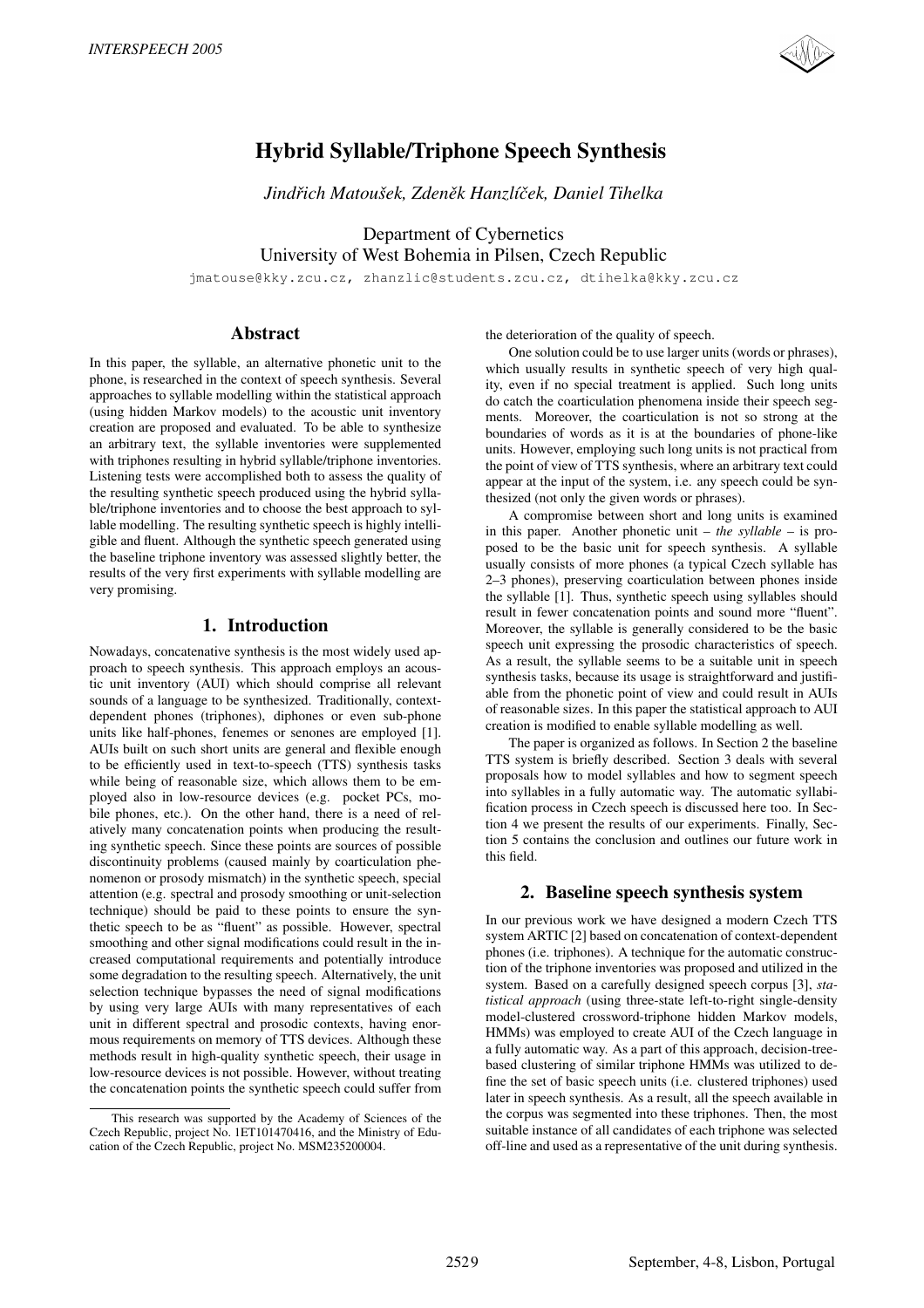



Figure 1: *A block diagram of the automatic syllabification process.*

The speech corpus comprises 5,000 phonetically balanced sentences (about 13 hours of speech). Each sentence is described by linguistic and signal representations of speech. As for linguistics, both orthographic and phonetic transcriptions of each sentence are used. Speech signals are represented by their waveforms and their spectral properties are described by vectors of Mel Frequency Cepstral Coefficients (MFCCs) calculated using 20 ms windowed speech signal with 4 ms shift. In the current system 12 MFCCs plus normalized energy together with corresponding first, second and third differential coefficients (52 coefficients in total) are used.

As for text-to-speech, simplified text processing is carried out, limiting itself to punctuation-driven sentence clauses detection, simple text normalization (transcribing digits and abbreviations), and detailed rule-based phonetic transcription. Both rule-based and data-driven prosody generation could be utilized. The synthetic speech is produced by a modified OLA method (both in time and frequency domain). More details about the baseline system could be found in [2, 3, 4].

## 3. Experiments

In this section, the experiments with syllable modelling are described in more detail. After a series of experiments three approaches to syllable modelling emerged. The first one resegments the original triphone segmentation, thus obtaining syllable segmentation (see Section 3.2). The other approaches described in Sections 3.4 and 3.5 are more systematic and create syllable inventories by explicit syllable modelling and segmentation of speech into syllables. The approaches differ in context modelling. The same speech corpus as described in Section 2 was used throughout this work. All the experiments were proposed for the Czech language, although the proposed approaches to syllable modelling are supposed languageindependent.

#### 3.1. Automatic syllabification

In TTS systems, the input text is typically processed and converted into a sequence of phones – the basic pronunciation units of speech. When syllables are about to be used as the basic speech units in speech synthesis, a process called *syllabification* should be applied on the sequence of phones, converting it into the sequence of syllables.

We have proposed an algorithm for the automatic syllabification of the sequence of Czech phones (see Fig. 1). It respects the morphological structures of words and prevents detecting syllables across word stems and prefixes or suffixes. Since the detection of syllables in the sequence of phones is ambiguous, especially in consonant clusters where the correspondence between written and pronunciation forms of words is less evident, the algorithm makes the process of syllabification consistent. Our algorithm tends to detect open syllables when no consonant clusters are present. In the case of consonant clusters, the syllable boundary is located between the consonants.



Figure 2: *An example of a syllable HMM. Si denotes the states and P j the transitional probabilities.*

#### 3.2. Re-segmenting triphone boundaries (SYL0)

In fact, no explicit syllable modelling is performed in this approach. The original triphone segmentation is used [2] and then re-segmented into syllables. The syllables are detected as described in Section 3.1. Thus, the inter-syllabic boundaries are given by the corresponding triphone boundaries and boundaries between phones inside syllables are removed. However, the resulting syllable inventory does not contain all Czech syllables, because the original AUI was built to comprise all Czech (clustered) triphones. Therefore, to ensure that an arbitrary Czech syllable could be synthesized, the syllable inventory is extended with the original triphone inventory and syllables not present in the syllable inventory (more specifically, syllables with low occurrences – see Section 3.4) are synthesized as a sequence of corresponding triphones. Although this approach represents the most intuitive change from the original triphone inventories to syllable ones, the resulting synthetic speech is far from the quality of the original triphone synthetic speech. This may be caused by the non-explicit syllable modelling (syllables are composed of triphone segments modelled by separate triphone HMMs). Then, when the concrete instance of a syllable segment is to be selected, the average triphone-based score within syllable is used [2] to assess every syllable segment in the corpus. The score computed in such a way does not have to necessarily describe the syllable segment in the best way. So, other solutions for syllable modelling were researched and are described in the next subsections.

#### 3.3. Syllable HMM definition

To enable the exact syllable modelling, we modified the statistical approach based on triphone HMMs modelling [2]. The key task here was to define a syllable HMM. We propose to create a syllable model as a composition of each phone (or triphone) models (as shown in Fig. 2). The "standard" syllable model results from the straight concatenation of the individual phone HMMs. So, on the assumption that the phone HMMs consist of 3 emitting states, the composite syllable HMM has 3*p* states (where *p* denotes the number of phones in the syllable). We also experimented with "compact" syllable models. In these models, the outside states of the neighbouring phone HMMs, which represent transitional speech signals from one phone to another, were put together, reducing the number of states in a syllable model to  $2p + 1$ . Since no audible differences were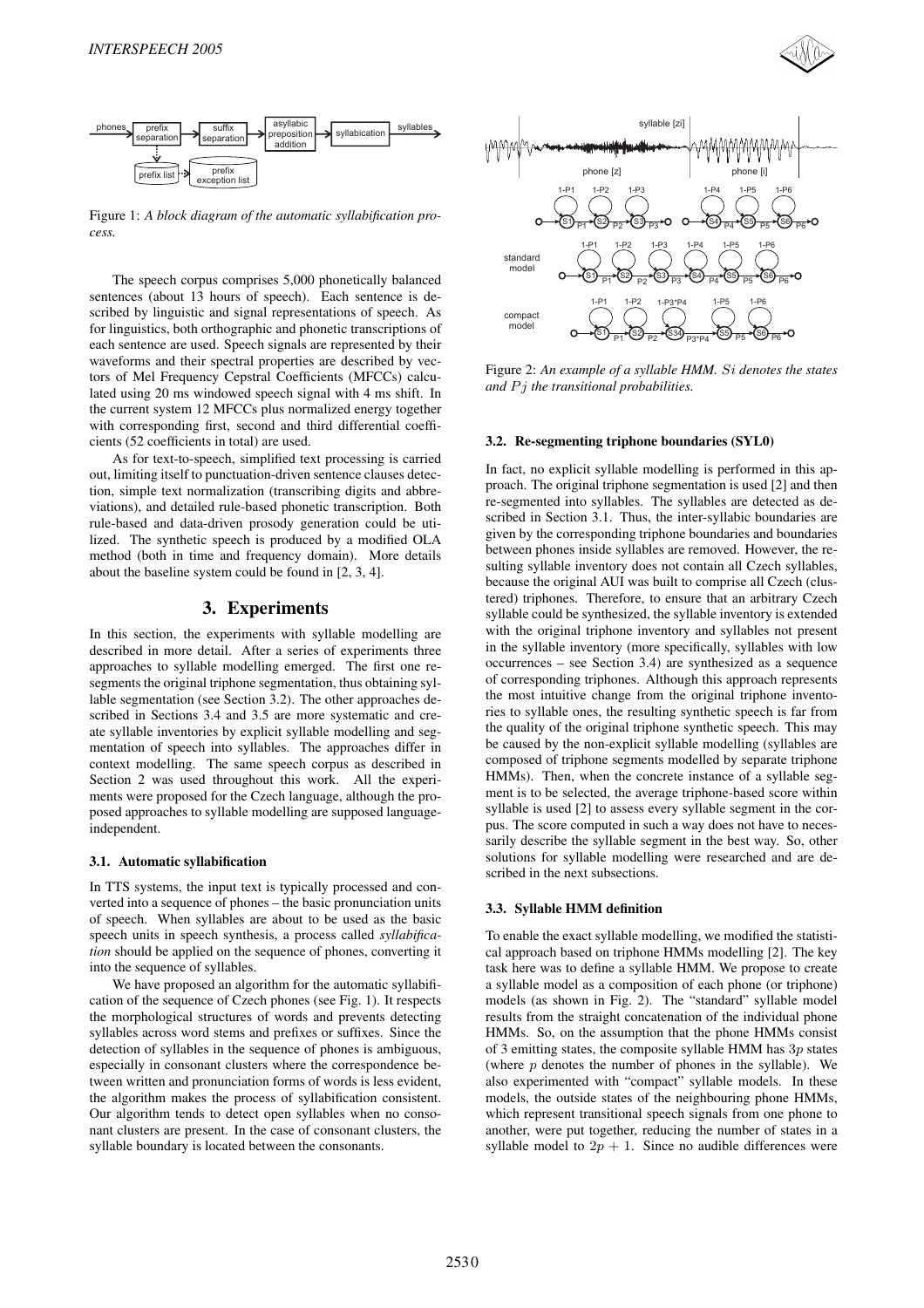



Figure 3: *Schematic illustration of context-independent syllable modelling.*

perceived in the synthetic speech when both models were used, the compact syllable model was exclusively employed in the experiments described in the next subsections.

#### 3.4. Context-independent syllable modelling (SYL1)

The statistical approach to AUI creation typically trains and clusters the models of speech units. After the final models are available, they are used to segment the speech waveforms present in the source speech corpus into the speech units.

First of all, from the point of view of TTS synthesis, it is important to mention that it is not possible to use syllable HMMs only unless it is ensured all Czech syllables are present in the corpus. In our case, this requirement was not guaranteed, as sentences to be recorded were selected with respect to triphones [3]. To cope with this, only syllables that occurred more than *n*times (we chose somewhat arbitrarily  $n = 20$ ) were left in the system and stored into the resulting AUI. Syllables with number of occurrences less than *n* were replaced by the corresponding triphones; such triphones were (after some clustering, see below) stored into the AUI as well. Thanks to such a hybrid syllable/triphone inventory, an arbitrary text could be synthesized.

The whole process starts with HMMs initialization. In the case of context-independent syllable HMMs, there are two options how to initialize syllable HMMs. Syllable HMMs could be initialized directly from the speech data or on the basis of phone HMMs. Since the phone HMMs are very robust and well-trained, reasonable estimates of initial syllable HMMs could be expected. Moreover, the correction of phonetic transcription (so-called *realignment* [2]) of each utterance in the speech corpus could be accomplished without affecting the syllable models. On the other hand, less accurate syllable HMMs were obtained when they were initialized directly from the speech data. In addition, during the realignment process some syllable HMMs in some utterances could be replaced by phone/triphone models corresponding to an alternative phonetic transcription, reducing the robustness of such syllable HMMs.

The phone-based initialization method was used throughout our work to initialize both syllable and triphone HMMs. After some retraining of both syllable and triphone HMMs, the clustering of similar triphone HMMs was carried out both to get more robust triphone HMMs and to enable synthesizing triphones not present in the source speech corpus (the triphone clustering was essentially the same as described in [2]). The syllable HMMs were not touched by this operation. After clustering both the syllable and clustered triphone HMMs were retrained. Finally, the resulting syllable and triphone HMMs were aligned with the speech data, producing time stamps corresponding to the boundaries between syllables and/or triphones



Figure 4: *Schematic illustration of context-dependent syllable modelling.*

(this process is known as the *segmentation* of speech into the given units). The segmented syllables and triphones can be then stored into the hybrid syllable/triphone inventory and used later in speech synthesis. The detailed scheme of the AUI construction process can be seen in Fig. 3.

#### 3.5. Context-dependent syllable modelling (SYL2)

Although the synthetic speech produced using AUI based on SYL1 approach was of much higher quality than SYL0 approach, some distortions or nonfluencies were still notable. Such glitches were present especially at the syllable boundaries. Hence, in our next research we introduced *context-dependent syllable HMMs*.

The process of modelling and segmentation of contextdependent syllable and triphone HMMs is shown in Fig. 4. It is an extension of context-independent syllable modelling (SYL1) described in Section 3.4. In this approach, context-dependent syllable HMMs were initialized with corresponding triphone HMMs. Again, only syllable HMMs that occurred more than *n*-times in the speech corpus were left in the system, other syllables were replaced by the corresponding triphone HMMs. Due to the miscellaneous speech contexts it is not practical to take individual phones as the context of syllable HMMs. It would lead to an enormous number of undertrained syllable HMMs. Instead, more general contexts were used. Each context was formed by a cluster of acoustically similar phones (namely each vowel in his short and long version, voiced and unvoiced plosives, voiced and unvoiced fricatives, and voiced and unvoiced affricates).

The Table 1 shows some interesting statistics about the described methods to syllable modelling (TRI denotes the baseline triphone inventory). The comparison of both contextindependent and context-dependent syllable modelling is given in Section 4. We also experimented with the number of occurrences *n* defining syllables in the system.

Table 1: *Statistics of different inventories (AUI size is in MB).*

| Method           | # Syllables | # Triphones | Total | AUI size |
|------------------|-------------|-------------|-------|----------|
| SYL0             | 947         | 7,103       | 8,050 | 37       |
| SYL1             | 957         | 2,254       | 3,211 | 19       |
| SYL <sub>2</sub> | 5,771       | 2,462       | 8,233 | 60       |
| TRI              |             | 7.103       | 7.103 | 22       |